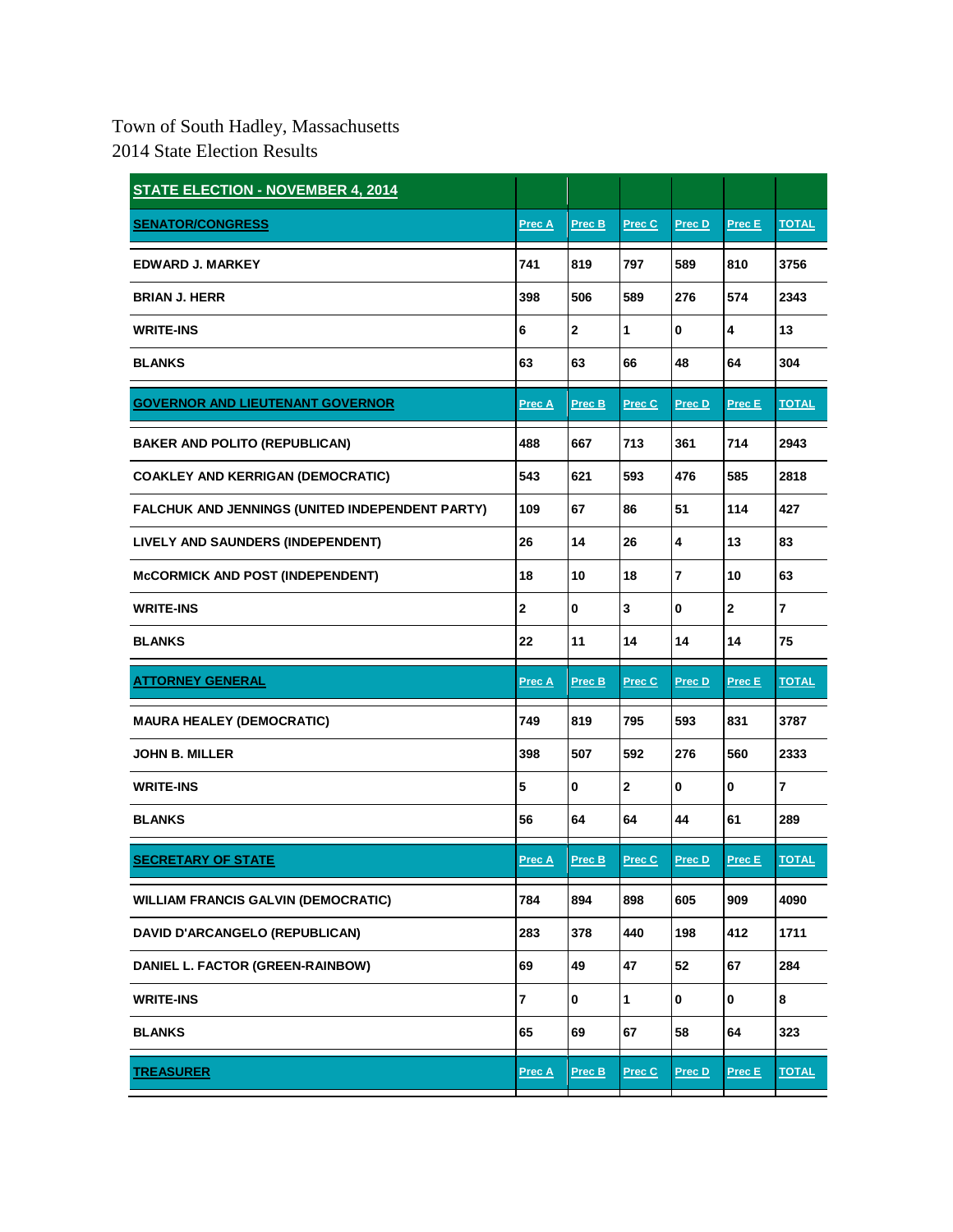| <b>DEBORAH B. GOLDBERG (DEMOCRATIC)</b>                                                | 675           | 732           | 711    | 524            | 746    | 3388                    |
|----------------------------------------------------------------------------------------|---------------|---------------|--------|----------------|--------|-------------------------|
| MICHAEL JAMES HEFFERNAN (REPUBLICAN)                                                   | 373           | 519           | 576    | 276            | 566    | 2310                    |
| IAN T. JACKSON (GREEN-RAINBOW)                                                         | 76            | 42            | 54     | 42             | 54     | 268                     |
| <b>WRITE-INS</b>                                                                       | 3             | $\mathbf 0$   | 1      | $\mathbf 0$    | 0      | $\overline{\mathbf{4}}$ |
| <b>BLANKS</b>                                                                          | 81            | 97            | 111    | 71             | 86     | 446                     |
| <b>AUDITOR</b>                                                                         | <b>Prec A</b> | <u>Prec B</u> | Prec C | Prec D         | Prec E | <b>TOTAL</b>            |
| <b>SUZANNE M. BUMP (DEMOCRATIC)</b>                                                    | 719           | 763           | 764    | 557            | 802    | 3605                    |
| PATRICIA S. SAINT AUBIN (REPUBLICAN)                                                   | 326           | 464           | 526    | 229            | 493    | 2038                    |
| <b>MK MERELICE (GREEN-RAINBOW)</b>                                                     | 72            | 47            | 45     | 38             | 52     | 254                     |
| <b>WRITE-INS</b>                                                                       | 3             | 0             | 1      | $\bf{0}$       | 0      | 4                       |
| <b>BLANKS</b>                                                                          | 88            | 116           | 117    | 89             | 105    | 515                     |
| <b>REPRESENTATIVE IN CONGRESS FIRST DISTRICT</b>                                       | Prec A        | Prec B        | Prec C | Prec D         | Prec E | <b>TOTAL</b>            |
| <b>RICHARD E. NEAL</b>                                                                 | 905           | 1019          | 1060   | 665            | 1039   | 4688                    |
| <b>WRITE-INS</b>                                                                       | 27            | 18            | 25     | 13             | 33     | 116                     |
| <b>BLANKS</b>                                                                          | 276           | 353           | 368    | 235            | 380    | 1612                    |
| <b>COUNCILLOR EIGTH DISTRICT</b>                                                       |               |               |        |                |        |                         |
| MICHAEL J. ALBANO (DEMOCRATIC)                                                         | 830           | 919           | 963    | 605            | 960    | 4277                    |
| <b>WRITE-INS</b>                                                                       | 30            | 20            | 24     | 11             | 24     | 109                     |
| <b>BLANKS</b>                                                                          | 348           | 451           | 466    | 297            | 468    | 2030                    |
| <b>SENATOR IN GENERAL COURT</b><br><b>HAMPSHIRE, FRANKLIN &amp; WORCESTER DISTRICT</b> |               |               |        |                |        |                         |
| STANLY C. ROSENBERG (DEMOCRATIC)                                                       | 891           | 996           | 1034   | 678            | 1030   | 4629                    |
| <b>WRITE-INS</b>                                                                       | 21            | 13            | 21     | $\overline{7}$ | 18     | 80                      |
| <b>BLANKS</b>                                                                          | 296           | 381           | 398    | 228            | 404    | 1707                    |
| <b>REPRESENTATIVE IN GENERAL COURT</b><br><b>SECOND HAMPSHIRE DISTRICT</b>             |               |               |        |                |        |                         |
| JOHN W. SCIBAK (DEMOCRATIC)                                                            | 913           | 1022          | 1052   | 705            | 1049   | 4741                    |
| <b>WRITE-INS</b>                                                                       | 19            | 14            | 21     | 6              | 21     | 81                      |
|                                                                                        |               |               |        |                |        |                         |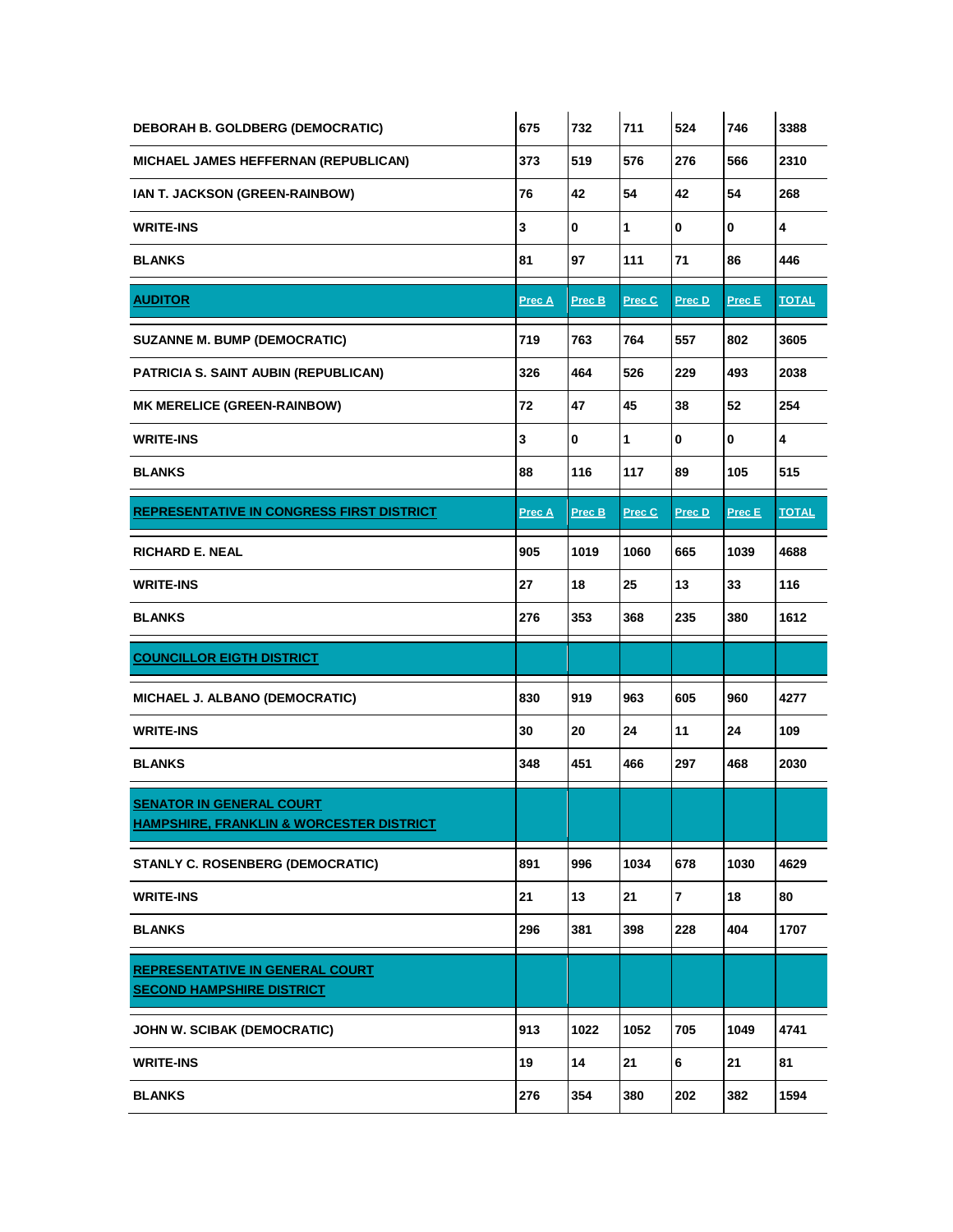| DISTRICT ATTORNEY NORTHWESTERN DISTRICT     |     |     |      |            |      |      |
|---------------------------------------------|-----|-----|------|------------|------|------|
| DAVID E. SULLIVAN (DEMOCRATIC)              | 896 | 982 | 1016 | 662        | 1018 | 4574 |
| <b>WRITE-INS</b>                            | 16  | 13  | 16   | 9          | 16   | 70   |
| <b>BLANKS</b>                               | 296 | 395 | 421  | 242        | 418  | 1772 |
| <b>REGISTER OF PROBATE HAMPSHIRE COUNTY</b> |     |     |      |            |      |      |
| MICHAEL J. CAREY (DEMOCRATIC)               | 884 | 966 | 998  | 648        | 1004 | 4500 |
| <b>WRITE-INS</b>                            | 13  | 12  | 18   | $\sqrt{5}$ | 16   | 64   |
| <b>BLANKS</b>                               | 311 | 412 | 437  | 260        | 432  | 1852 |
| <b>QUESTION 1 - GAS TAX</b>                 |     |     |      |            |      |      |
| <b>YES</b>                                  | 582 | 621 | 702  | 374        | 701  | 2980 |
| ΝO                                          | 581 | 714 | 686  | 506        | 706  | 3193 |
| <b>BLANKS</b>                               | 17  | 22  | 18   | 11         | 15   | 83   |
| <b>QUESTION 2 - BOTTLE BILL</b>             |     |     |      |            |      |      |
| <b>YES</b>                                  | 290 | 402 | 342  | 349        | 360  | 1743 |
| ΝO                                          | 901 | 966 | 1093 | 553        | 1077 | 4590 |
| <b>BLANKS</b>                               | 17  | 22  | 18   | 11         | 15   | 83   |
| <b>QUESTION 3 - PROHIBIT CASINO</b>         |     |     |      |            |      |      |
| <b>YES</b>                                  | 439 | 619 | 513  | 475        | 595  | 2641 |
| ΝO                                          | 756 | 742 | 921  | 421        | 832  | 3672 |
| <b>BLANKS</b>                               | 13  | 29  | 19   | 17         | 25   | 103  |
| <b>QUESITON 4 - EARN SICK TIME</b>          |     |     |      |            |      |      |
| <b>YES</b>                                  | 703 | 762 | 825  | 556        | 802  | 3648 |
| NO                                          | 476 | 590 | 595  | 328        | 612  | 2601 |
| <b>BLANKS</b>                               | 29  | 38  | 33   | 29         | 38   | 167  |
| <b>QUESTION 5 - CAMPAIGN CONTRIBUTIONS</b>  |     |     |      |            |      |      |
| <b>YES</b>                                  | 818 | 939 | 922  | 637        | 957  | 4273 |
| <b>NO</b>                                   | 200 | 208 | 252  | 113        | 230  | 1003 |